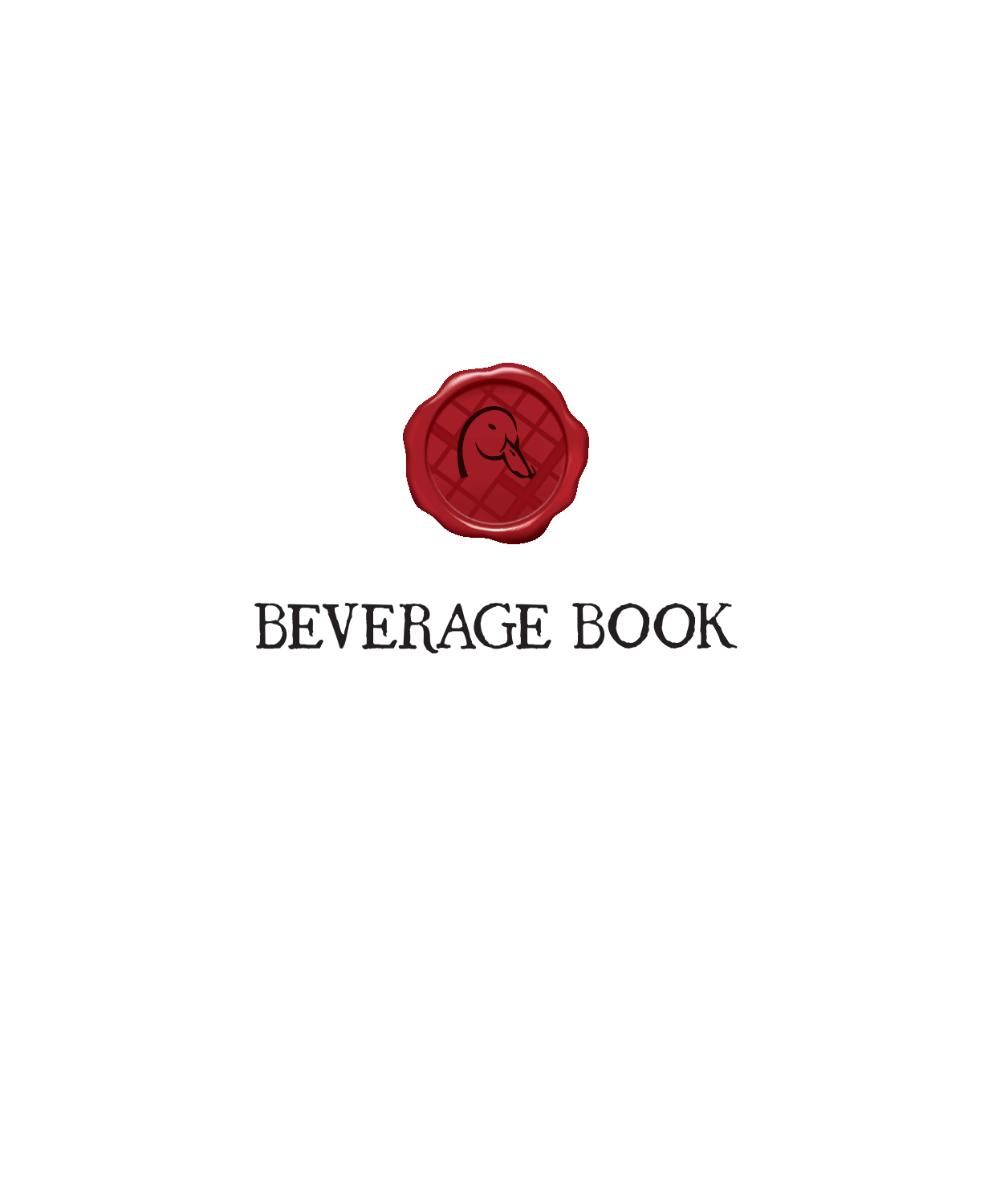

### Breakfast Fizz 15.5

Grey Goose L'Orange vodka / pink grapefruit / citrus and a burnt toast infusion Carbonated and served long. Like marmalade on toast with a side of vodka.

> Paloma 15.5 Arette tequila / watermelon / agave / lime / grapefruit / soda Served long. Fizzy, fresh with citrus flavours.

### Duck & Stormy 16.5

Bacardi Carta Negra rum / coconut / lime / ginger juice Carbonated and bottled. This dark rum cocktail it's a Duck & Waffle signature.

### Waffle on The Rocks 16

waffle flavoured vodka/ St. Germain elderflower liquor / Drambuie scotch / lime cordial / maple syrup Stirred down and served over a chunk of ice. The comfort and nostalgia of a fluffy, maple-drizzled waffle, served with a side of vodka.

### Ristretto Negroni 15.5

Bombay Sapphire gin / Campari / Martini Rubino vermouth / 24hr coffee slow drip Stirred down and served over a chunk of ice. The classic Negroni, with a kick…

### We've Got the Beet 16

Woodford Reserve bourbon / beetroot shrub / Barolo Chinato / coriander syrup Served up. Velvety texture with a rich and complex flavour.

### Pecan Old Fashioned 16.5

pecan & vanilla infused Woodford Reserve bourbon / amontillado sherry / maple syrup / orange bitters Stirred down and served over a chunk of ice. A nutty and rich twist on old fashioned.

#### Sparkle in the Sky 16

clarified milk punch / tarragon & orange infused Woodford Reserve bourbon / sparkling winter essence Stirred down and served long over ice. Warm & earthy notes.

#### Lavender Blues 16

Bombay Sapphire gin / lavender / Triple Sec / blueberry cordial / lemon Served up. Floral & refreshing with blueberry flavour.

#### Autumn Royale 18

Monkey Shoulder scotch / peach & chestnut liquor / Martini Fiero / Champagne / honey Stirred down and topped with Champagne. Fizzy and punchy with seasonal notes.

### Reformed Daiquiri 15.5

Bacardi Carta Blanca / passion fruit / Campari / grapefruit & almond cordial / Italicus bergamot liqueur / lime Served up. A rich and tropical riff on a classic.





Please direct any enquiries related to food allergies or intolerance to your server prior to ordering. All prices include VAT. A discretionary 13.5% service charge will be added to the bill.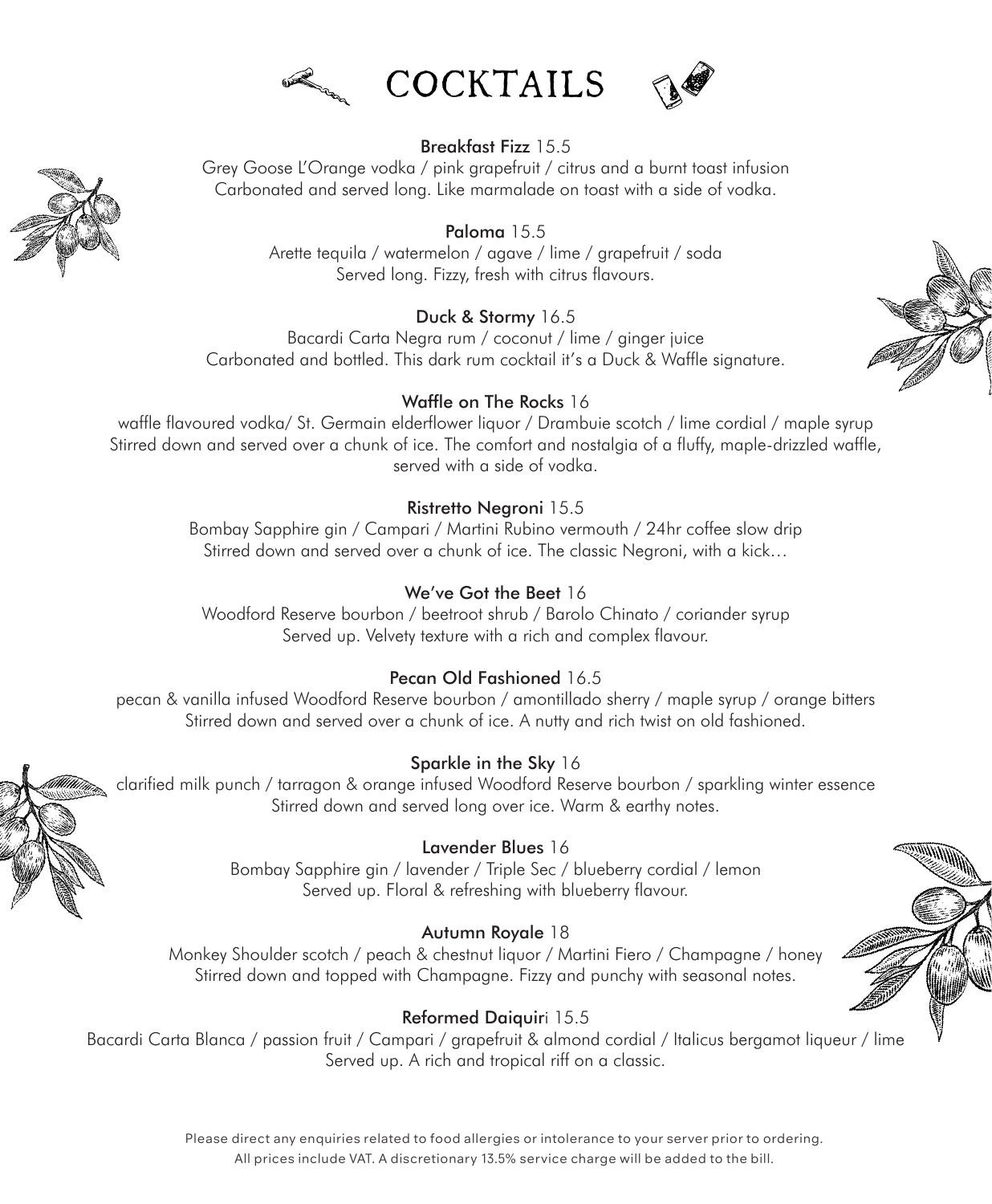## By The Glass and Carafe

### CHAMPAGNE 125ml

| <b>NV</b> | Philipponnat, Brut Royale Reserve, Mareuil-Sur-Ay       | 16 |
|-----------|---------------------------------------------------------|----|
| <b>NV</b> | Philipponnat, Non Dose Royale Reserve, Mareuil-Sur-Ay   | 18 |
| <b>NV</b> | Philipponnat, Brut Rose, Royale Reserve, Mareuil-Sur-Ay | 19 |

| <b>WHITE</b>                                                                 |                                                                                                                                                                                                                                                                                                                                                                                                                                                                                                                                                                                      | 175ml                                                        | 400ml                                                      |
|------------------------------------------------------------------------------|--------------------------------------------------------------------------------------------------------------------------------------------------------------------------------------------------------------------------------------------------------------------------------------------------------------------------------------------------------------------------------------------------------------------------------------------------------------------------------------------------------------------------------------------------------------------------------------|--------------------------------------------------------------|------------------------------------------------------------|
| 2021<br>2020<br>2020<br>2019<br>2018<br>2020<br>2020<br>2020<br>2017<br>2020 | Tinpot Hut, Sauvignon Blanc, Marlborough, New Zealand<br>Les Hauts de Milly, Chablis, Burgundy, France<br>Aphros Vinho Verde Branco - Viñho Verde, Portugal<br>Ponte del diavolo, Pinot Grigio, Friuli-Venezia Giulia, Italy<br>Maximin Grunhaus, `Maximin` Mosel Riesling, Germany<br>Rioja Blanco "Pharos", Bodega Classica - North-East, Spain<br>Luvignac, Picpoul Pinet, Languedoc, France<br>Bodegas Terras Gauda, O Rosal, Rías Baixas, - North-West Atlantic, Spain<br>Terrazze Dell'etna, `Ciuri` Etna Bianco, Etna, Sicily, Italy<br>Tormaresca, Chardonnay, Puglia, Italy | 12<br>16<br>15<br>10.5<br>11.5<br>11<br>10<br>16<br>14<br>11 | 29<br>38<br>34.5<br>24<br>28<br>25<br>23<br>38<br>34<br>25 |
| <b>ORANGE</b>                                                                |                                                                                                                                                                                                                                                                                                                                                                                                                                                                                                                                                                                      | 175ml                                                        | 400ml                                                      |
| 2020                                                                         | Ciello, Baglio Antico Bianco IGP, Cataratto, Sicily, Italy                                                                                                                                                                                                                                                                                                                                                                                                                                                                                                                           | 13                                                           | 31                                                         |
| <b>ROSÉ</b>                                                                  |                                                                                                                                                                                                                                                                                                                                                                                                                                                                                                                                                                                      | 175ml                                                        | 400ml                                                      |
| 2019<br>2020                                                                 | Dmaine Coste, Rose, IGP Pays d'Oc, France<br>Minuty, Prestige Cotes de Provence Rose, France                                                                                                                                                                                                                                                                                                                                                                                                                                                                                         | 11<br>16                                                     | 25<br>38                                                   |

\*wine are subject to availability, all prices include 20% VAT a discretionary 13.5% service charge will be added to the bill Wine glass 125ml available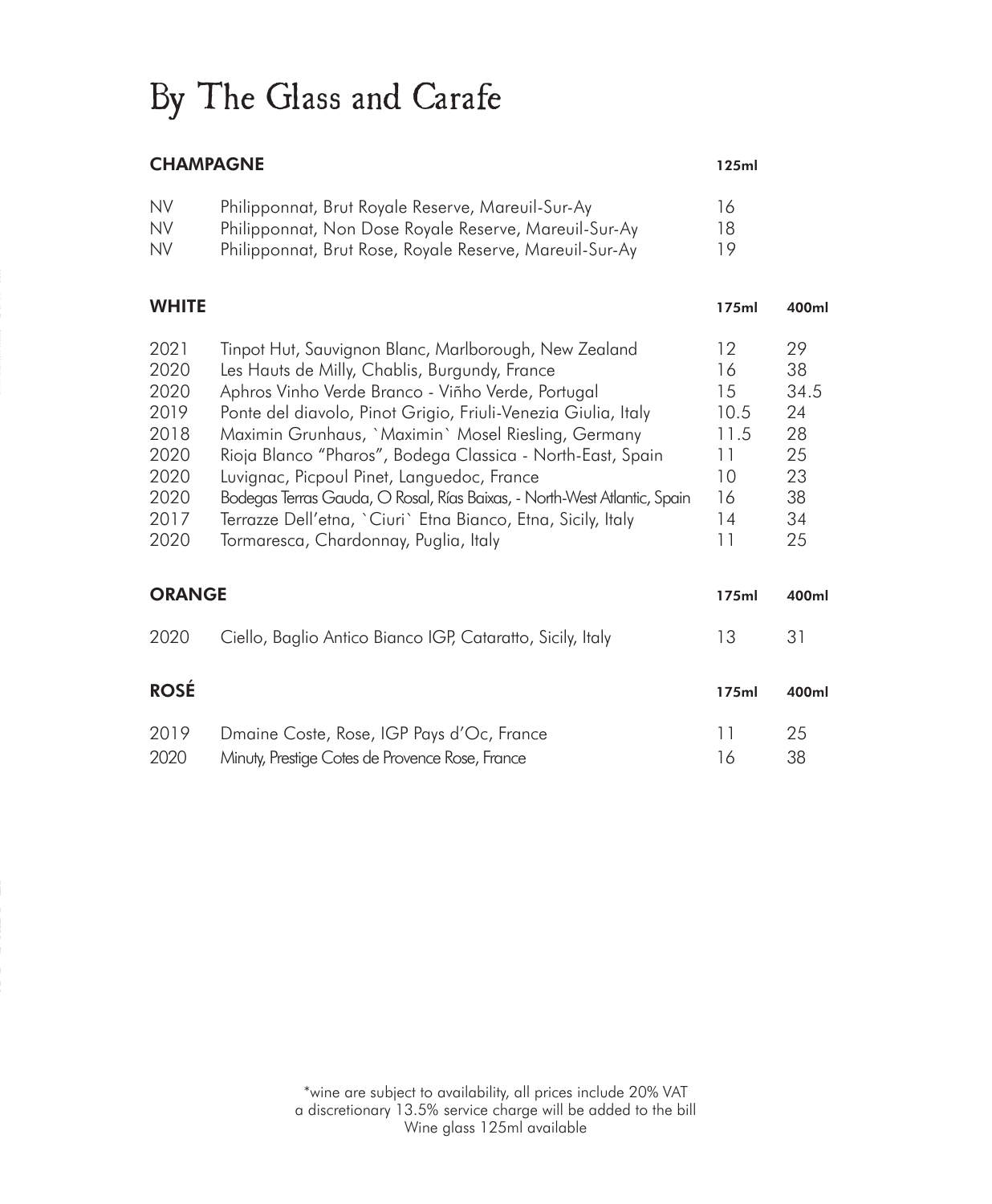| <b>RED</b> |                                                                   | 175ml | 400ml |
|------------|-------------------------------------------------------------------|-------|-------|
| 2020       | Les Olivieres, Vignerons d'Estezargues, Rhone, France             | 11.5  | 28    |
| 2019       | Familia Cassone, Finca La Florencia, Malbec, Mendoza, Argentina   | 12    | 29    |
| 2019       | Mas La Chevaliere, Pinot Noir IGP Pays d'OC, France               | 10.5  | 24    |
| 2015       | Domaine des Plassons, Le Fregent Bordeaux Rouge, Bordeaux, France | 14    | 34    |
| 2012       | Bodegas Valdemar, Conde de Valdemar, Reserva, Rioja, Spain        | 12.5  | 29    |
| 2019       | Familia Castano, Organic Monastrel, Murcia, Spain                 | 8.5   | 19    |
| 2019       | Pedro Olivares - Levante, Bobal, Spain                            | 15    | 34.5  |
| 2020       | Corte Giara, Valpolicella, Veneto, Italy                          | 12.5  | 29    |
| 2018       | Casa Ferreirinha, `Vinha Grande` Douro Tinto, Douro, Portugal     | 13    | 31    |
| 2019       | Selvapiana, Chianti Rufina, Tuscany, Italy                        | 15    | 34.5  |

### SWEET 100ml

| 2018 | Dobogo, 'Mylitta' Tokaj Noble Late Harvest, Tokaji, Hungary | 15   |
|------|-------------------------------------------------------------|------|
| 2020 | Contero, Moscato d'Asti, Piedmont, Italy                    | 10.5 |
| 2016 | Chateau Delmond, Sauternes, Bordeaux, France                | 15.5 |
| 2017 | Corte Giara, Recioto della Valpolicella, Veneto, Italy      | 22   |
|      |                                                             |      |

### FORTIFIED 100ml

| <b>NV</b> | Offley, 10-Year-Old Tawny Port, Douro, Portugal                 |      |
|-----------|-----------------------------------------------------------------|------|
| 2015      | Sandeman, Unfiltered Late Bottled Vintage Port, Douro, Portugal | 10.5 |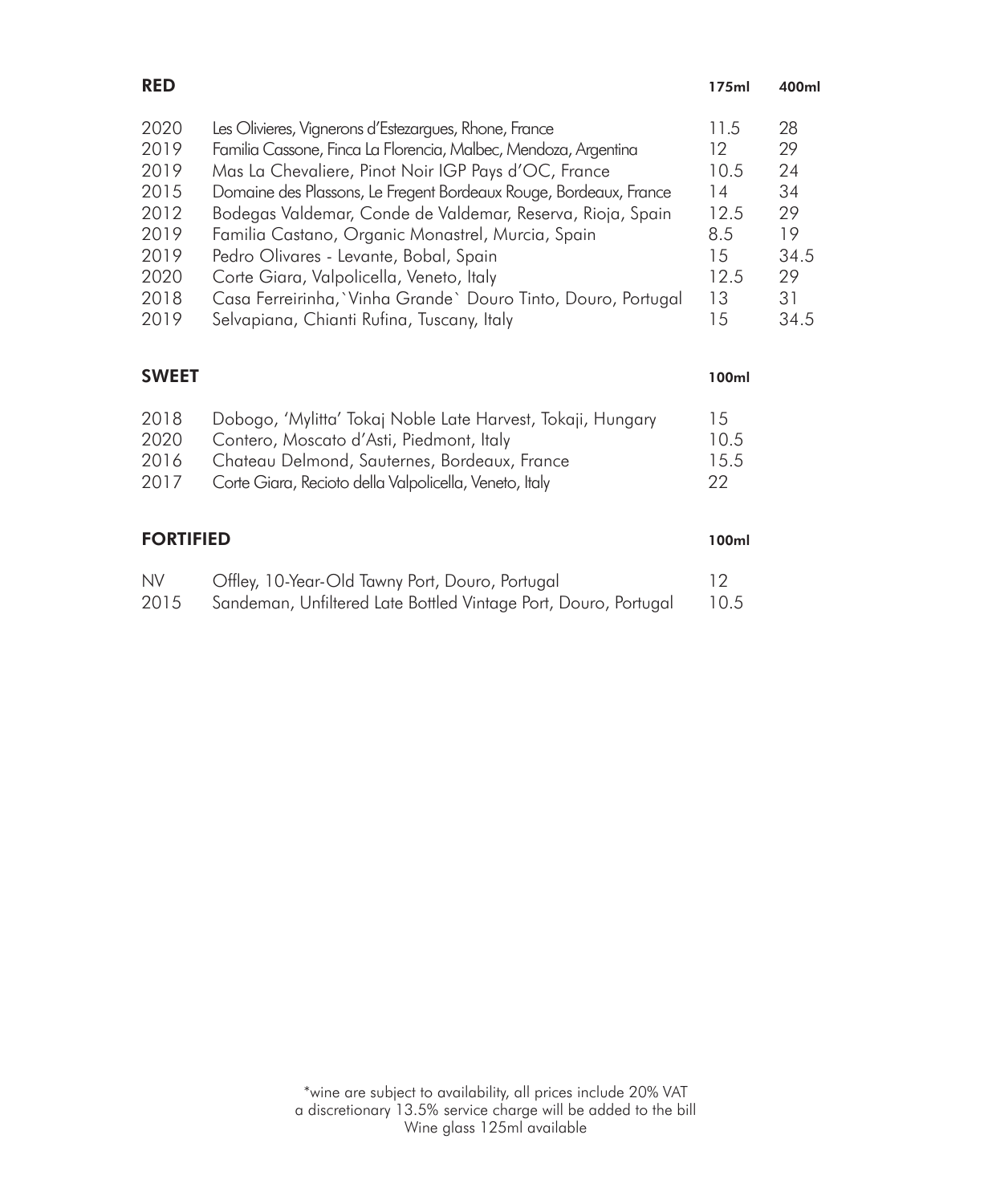### By The Bottle

### Champagne & Sparkling

#### NON VINTAGE

| NV.       | Philipponnat, Brut Royale Reserve, Mareuil-Sur-Ay           | 95   |
|-----------|-------------------------------------------------------------|------|
| <b>NV</b> | Drappier, Brut Nature Blanc de Noirs 'Sans Soufre', Urville | 155. |
| <b>NV</b> | Philipponnat, Non Dose Royale Reserve, Marevil-Sur-Ay       | 105  |
| NV.       | Bollinger Brut, Special Cuvée, Aÿ                           | 145  |
| <b>NV</b> | Krug Brut, Grande Cuvée, Reims                              | 420  |
| NV.       | Laurent-Perrier Brut, Grand Siècle, Tours-sur-Marne         | 325  |
| NV.       | Billiecart-Salmon, Brut Reserve, Mareuil-Sur-Ay             | 130  |
|           |                                                             |      |
|           | <b>VINTAGE PRESTIGE</b>                                     |      |

#### 2008 Philipponnat, Blanc de Noirs, Mareuil-Sur-Ay 170 2003 Bruno Paillard Brut N.P.U. Nec Plus Ultra 340 2013 Louis Roederer Brut, Cristal, Reims 425 2010 Philipponnat, Extra Brut, Clos des Goisses, Mareuil-Sur-Ay 460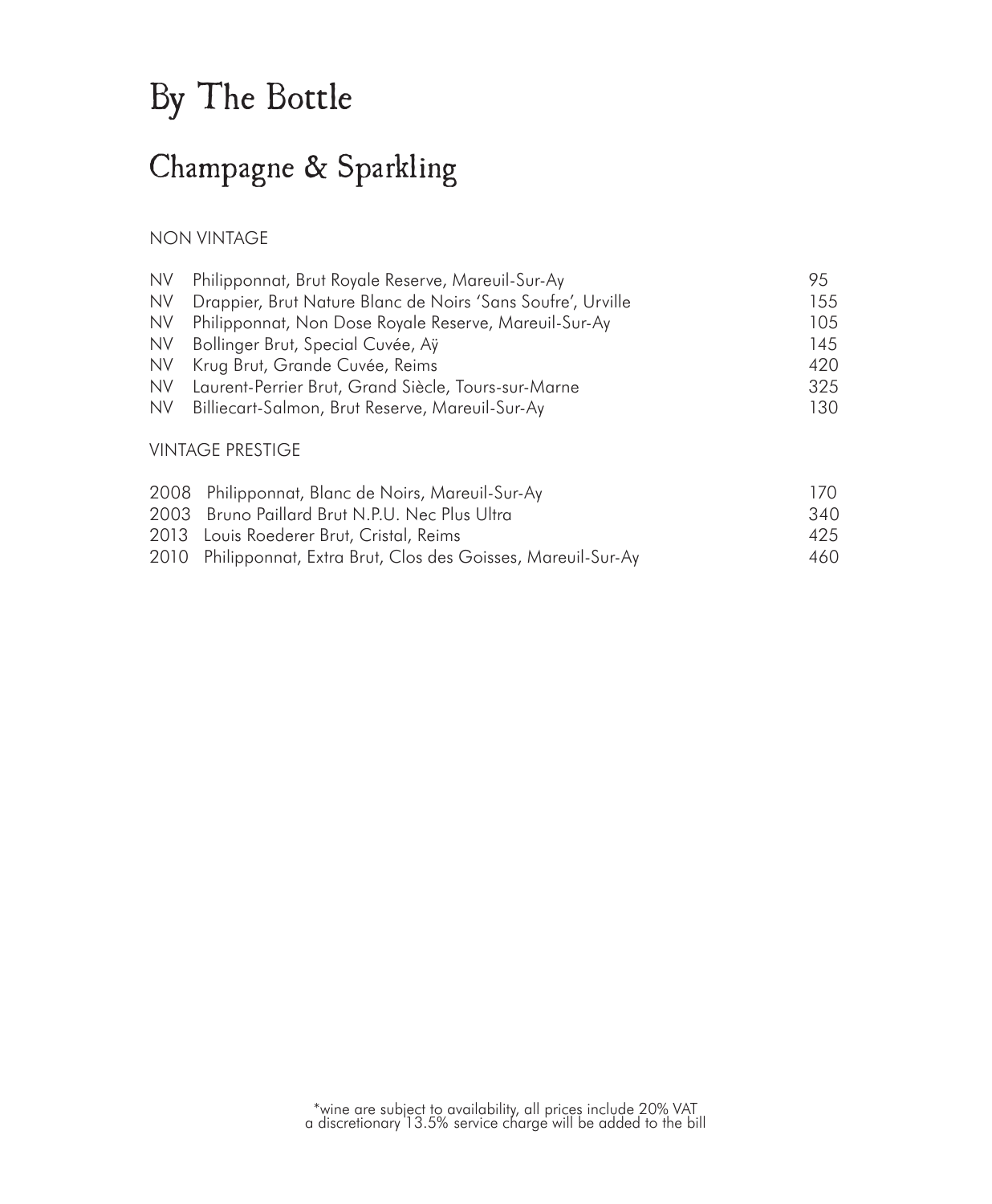### Champagne & Sparkling

### BLANC DE BLANCS

| <b>NV</b>      | Drappier Blanc de Blancs Brut, Urville                              | 145  |
|----------------|---------------------------------------------------------------------|------|
| <b>NV</b>      | Billecart-Salmon, Blanc De Blancs, Marevil-Sur-Ay                   | 205  |
| <b>ROSÉ</b>    | <b>NON VINTAGE</b>                                                  |      |
| <b>NV</b>      | Philipponnat, Brut Rosé, Royale Reserve, Mareuil-Sur-Ay             | 112  |
| <b>NV</b>      | Laurent-Perrier Brut, Tours-sur-Marne                               | 145  |
| <b>NV</b>      | Billecart-Salmon, Brut Rose, Mareuil-Sur-Ay                         | 198  |
| <b>VINTAGE</b> |                                                                     |      |
| 2012           | Philipponnat, Rosé, Cuvée 1522, Mareuil-Sur-Ay                      | 260  |
| 2009           | Louis Roederer Brut, Cristal, Reims                                 | 957  |
| 2007           | Billecart-Salmon, Cuvée Nicolas Francois, Mareuil-Sur-Ay            | 330  |
|                | <b>LARGE FORMAT</b><br><b>MAGNUM</b>                                | 1.5L |
| <b>NV</b>      | Billecart-Salmon, Brut Reserve, Mareuil-Sur-Ay (1.5L)               | 265  |
| <b>NV</b>      | Billecart-Salmon, Brut Rose, Mareuil-Sur-Ay (1.5)                   | 420  |
| <b>NV</b>      | Philipponnat, Brut Royale Reserve, Mareuil-Sur-Ay (1.5L)            | 210  |
| <b>NV</b>      | Philipponnat, Brut Rose, Royale Reserve, Mareuil-Sur-Ay (1.5L)      | 250  |
|                | <b>SPARKLING WINE</b>                                               |      |
| 2019           | Col Dé Salici Brut, Prosecco Superiore, Valdobbiadene, Veneto Italy | 53   |
| 2013           | Nyetimber, Blanc de Blancs, Southern England                        | 130  |
| 2017           | Rosé Brut, Rathfinny Wine Estate, Southern England                  | 90   |
| 2015           | Limney Organic Sparkling Davenport Vineyard - East Sussex, England  | 110  |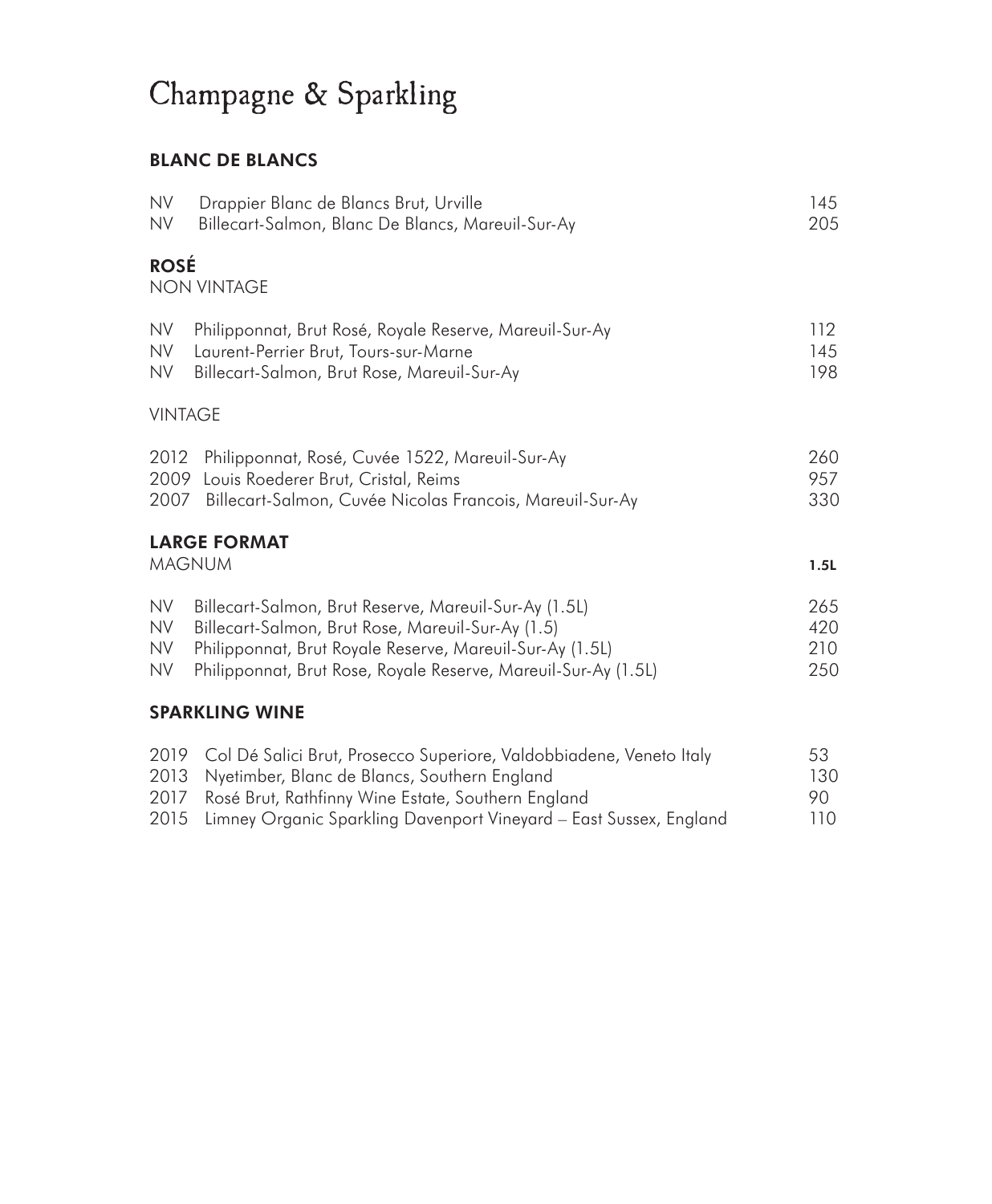### **White**

### FRANCE

ALSACE

| 2018 F.E. Trimbach, Riesling, Ribeauville, Alsace, France                | 48  |
|--------------------------------------------------------------------------|-----|
| 2018 Cave de Hunawihr, Gewurztraminer Reserve, Haut-Rhin, Alsace, France | 61  |
| 2018 Weinbach, Riesling, Grand Cru, Schlossberg, Alsace, France          | 180 |
| 2018 Domaine Weinbach, Riesling, Cuvée Theo, Alsace, France              | 98. |

### BURGUNDY

| 2020 Les Hauts de Milly, Chablis, Burgundy, France                                     | 75  |
|----------------------------------------------------------------------------------------|-----|
| 2018 Domaine Beranger, Pouilly-Fuisse, Burgundy, France                                | 76  |
| 2020 Domaine Corsin, Macon-Villages, Burgundy, France                                  | 75  |
| 2010 Domaine Blain-Gagnard, Grand Cru, Criots-Batard-Montrachet, France                | 695 |
| 2019 Domaine Philipe Le Hardi, Saint-Aubin `En Vesavu`, Cote de Beaune, France         | 105 |
| 2018 Jean-Marc Brocard, Chablis, Grand Cru Bougros, Burgundy, France                   | 195 |
| Francois Carillon, Puligny-Montrachet, Clos du Vieux Chateau, Burgundy, France<br>2017 | 240 |
| 2018 Xavier Monnot, Les Chevalieres, Mersault, Burgundy, France                        | 230 |
|                                                                                        |     |

### LANGUEDOC-ROUSSILLON

| 2021 Luvignac, Picpoul de Pinet, Languedoc, France                        | 42  |
|---------------------------------------------------------------------------|-----|
| 2019 Domaine Thierry Navarre, Terret, Languedoc, France                   | 68  |
| 2019 Monrouby, Grenache Blanc IGP Pays d'Oc, Languedoc-Roussillon, France | 42  |
| 2020 Les Autres Terres, Les Hautes Terres - Languedoc, France             | 62. |

### LOIRE

| 2020 Domaine Jean-Pierre Bailly, Pouilly-Fume, Loire, France       | 69. |
|--------------------------------------------------------------------|-----|
| 2020 Domaine Sauterau, Sancerre, Loire, France                     | 68. |
| 2020 Domaine Nicolas Réau, Attention Chenin Méchant, Loire, France | 68  |

### RHÔNE

| 2017 Chene Bleu, Viognier, Vin de Pays de Vaucluse, France        | 10.5 |
|-------------------------------------------------------------------|------|
| 2016 Ferraton, Condireu Les Mandouls, Rhone, France               | 160  |
| 2020 Ferraton Pere et Fils, Samorens Blanc, Cote du Rhone, France | 52.  |
|                                                                   |      |

### SAVOIE

|  |  | 2016 Jean Perrier, Fleur De Roussanne, Chignin Bergeron |  |  |
|--|--|---------------------------------------------------------|--|--|
|--|--|---------------------------------------------------------|--|--|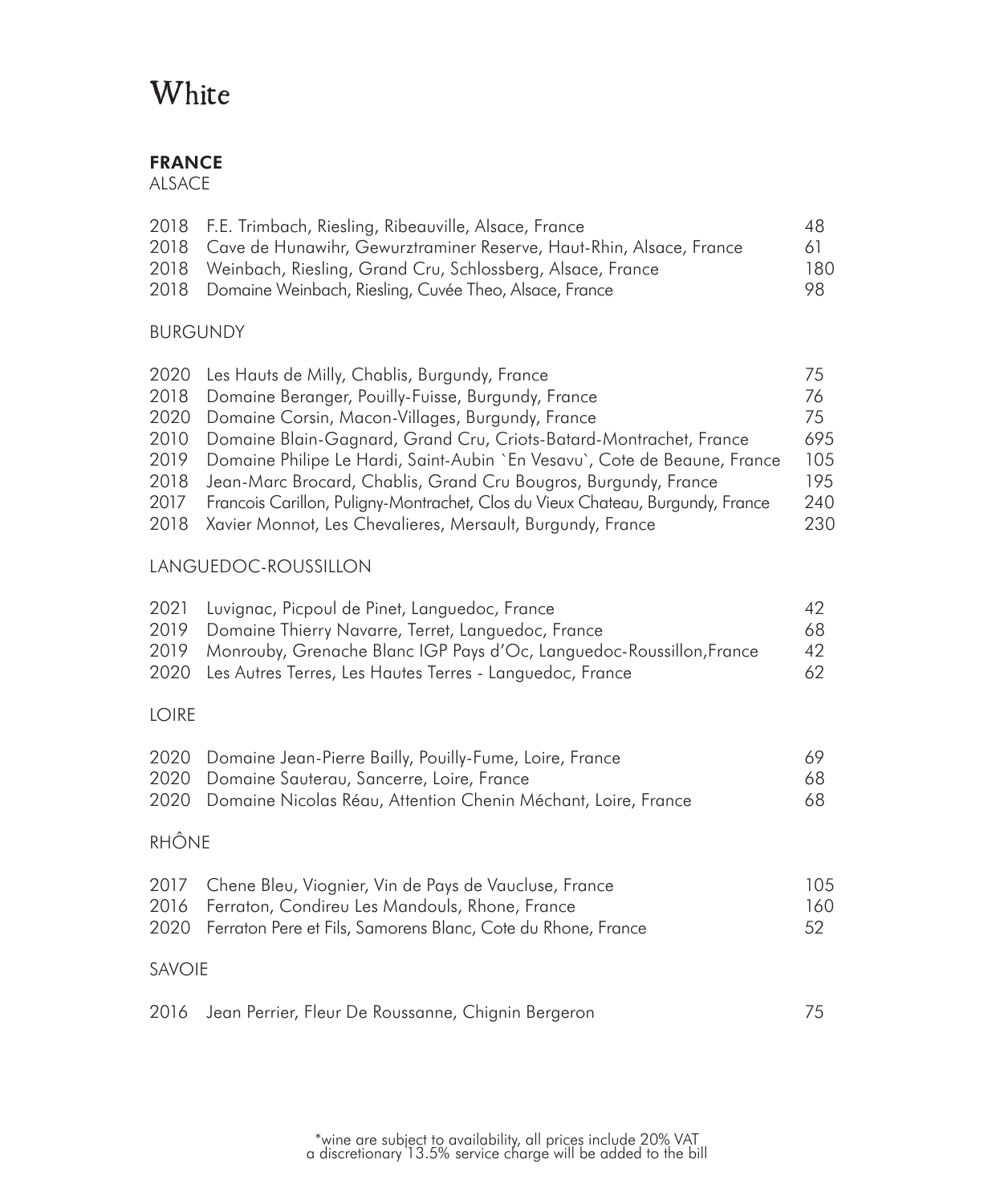### **SPAIN**

| 2020<br>2020<br>2020<br>2020<br>2020 | Casal Caeiro, Albarino Sobre Lias, Rias Baixas, Spain<br>Bodegas Terras Gauda, O Rosal, Rías Baixas, - North-West Atlantic, Spain<br>Molinico Loco, Macabeo, Murcia, Spain<br>Rioja Blanco "Pharos", Bodega Classica - North-East, Spain<br>Rafael Palacios, Louro Do Bolo, Valdeorras Godello, Galicia, Spain | 60<br>72<br>36<br>48<br>86 |
|--------------------------------------|----------------------------------------------------------------------------------------------------------------------------------------------------------------------------------------------------------------------------------------------------------------------------------------------------------------|----------------------------|
| <b>PORTUGAL</b>                      |                                                                                                                                                                                                                                                                                                                |                            |
| 2020<br>2020<br><b>NV</b><br>2019    | Aphros Vinho Verde Branco - Viñho Verde, Portugal<br>Grao Vasco, Dao Branco, Portugal<br>Quinta dos Carvalhais, Dão Branco Especial, Portugal<br>Casa Ferreirinha, Vinha Grande, Douro Branco, Portugal                                                                                                        | 65<br>40<br>125<br>58      |
| <b>AUSTRIA</b>                       |                                                                                                                                                                                                                                                                                                                |                            |
| 2019                                 | Peter Schweiger, Grüner Veltliner, Terrassen, Kamptal, Austria                                                                                                                                                                                                                                                 | 69                         |
| <b>GERMANY</b>                       |                                                                                                                                                                                                                                                                                                                |                            |
| 2014<br>2020                         | Dönnhoff, Felsenberg Felsentürmchen, Riesling Nahe GG, Germany<br>Maximin Grunhaus, 'Maximin' Mosel Riesling, Germany                                                                                                                                                                                          | 135<br>49                  |
| <b>ITALY</b>                         |                                                                                                                                                                                                                                                                                                                |                            |
| 2020<br>2020<br>2017                 | Ciu Ciu le Merlettaie, Pecorino, Offida DOCG, Marche, Italy<br>Ponte del diavolo, Pinot Grigio, Friuli-Venezia Giulia, Italy<br>Rocca Dei Manzoni, Chardonnay L'angelica Langhe Doc, Piedmont, Italy                                                                                                           | 54<br>46<br>130            |

| 2017 - Rocca Dei Manzoni, Chardonnay L'angelica Langhe Doc, Piedmont, Italy | 13U |
|-----------------------------------------------------------------------------|-----|
| 2020 Terre Antiche, Gavi di Gavi, Piedmont, Italy                           | 52  |
| 2020 Ciello, Baglio Antico Bianco IGP, Cataratto, Sicily, Italy             | 58  |
| 2019 Antinori, Cervaro della Sala, Umbria, Italy                            | 210 |
| 2020 Ponte Pietra, Trebbiano-Garganega, Veneto, Italy                       | 39  |
| 2020 Feudo Arancio, Grillo, Sicilia Igt, Sicily                             | 38  |
| 2017 Terrazze Dell'Etna, `Ciuri` Etna Bianco, Etna, Sicily, Italy           | 60  |
| 2020 Tormaresca, Chardonnay, Puglia, Italy                                  | 48  |
| 2020 Pala, Vermentino I Fiori, Sardegna, Italy                              | 55  |
| 2020 Principe Pallavicini, Malvasia Puntinata, Roma, Italy                  | 62  |
| 2019 Pieropan, Calvarino, Soave Classico, Veneto, Italy                     | 89  |
|                                                                             |     |

### AUSTRALIA

| 2019 Peter Lehmann Layers, Adelaide White, Adelaide, Australia           | 54   |
|--------------------------------------------------------------------------|------|
| 2011 Penfolds, Yattarna, Chardonnay, South Australia                     | 319  |
| 2013 Chalmers, Fiano, Murray Darling                                     | 73   |
| 2018 Henschke, `Louis` Eden Valley Semillon, Australia                   | 85   |
| 2018 Giant Step, Chardonnay 'Applejack Vineyard' Yarra Valley, Australia | 110. |
|                                                                          |      |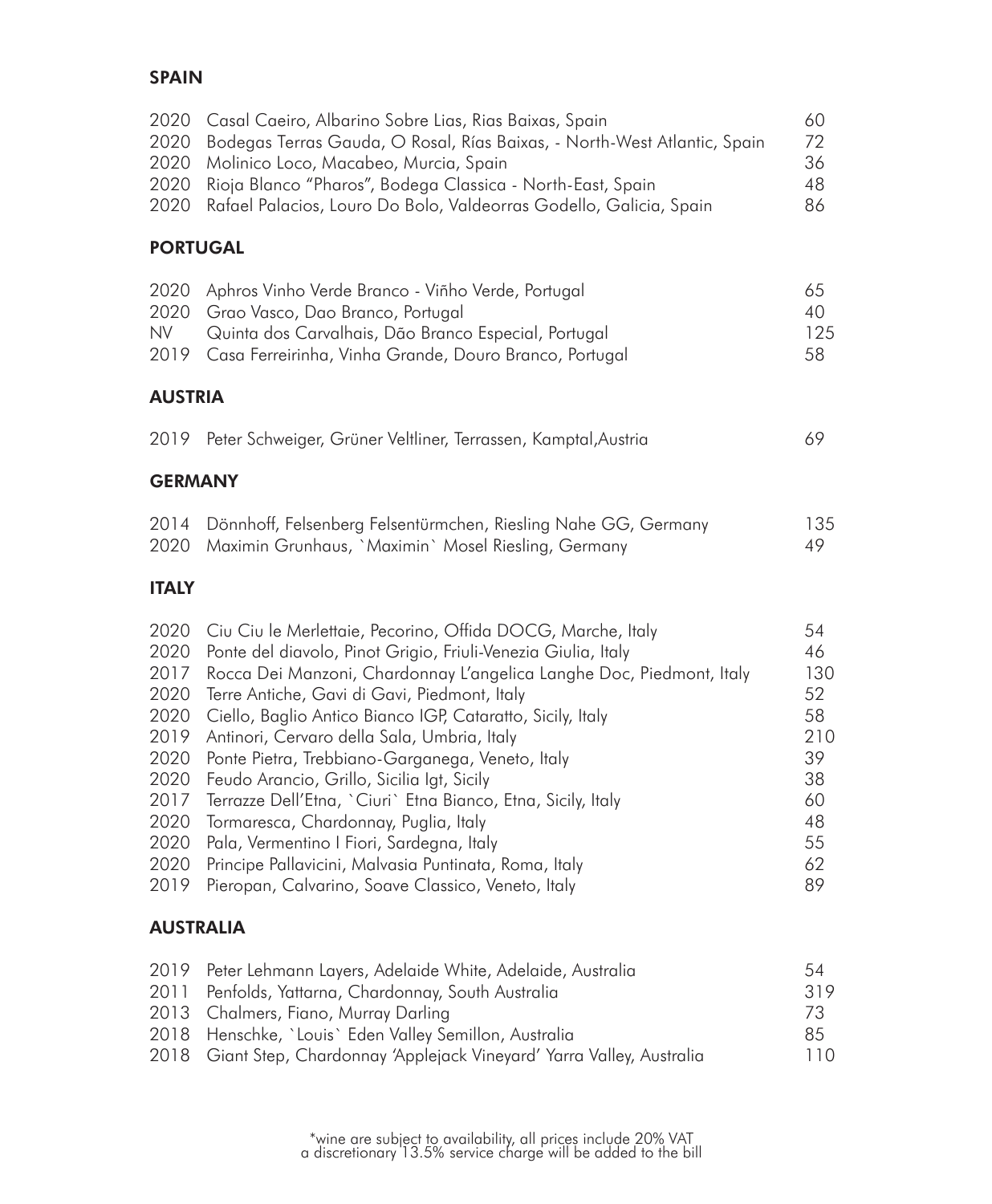#### NEW ZEALAND

| 2021 Tinpot Hut, Sauvignon Blanc, Marlborough, New Zealand            | 54  |
|-----------------------------------------------------------------------|-----|
| 2019 Framingham F-Series, Old Vine Riesling, Marlborough, New Zealand | -80 |
| 2017 Boundary Farm, Sauvignon Blanc, Marlborough, New Zealand         | 80  |

### SOUTH AFRICA

| 2021 Liberty Fairtrade, Western Cape Fairtrade Chenin Blanc, South Africa | 47  |
|---------------------------------------------------------------------------|-----|
| 2021 Crystallum, `The Agnes` Chardonnay, Cape South Coast, South Africa   | 79. |
| 2019 Ken Forrester, FMC, Chenin Blanc, Stellenbosch, South Africa         | 115 |
| 2020 David & Nadia, Chenin Blanc, Swartland, South Africa                 | 105 |

#### UNITED STATES OF AMERICA

| 2020 Pine Ridge, Clarksburg Chenin Blanc/Viognier, Napa Valley, California, USA    | 68   |
|------------------------------------------------------------------------------------|------|
| 2019 De Loach, Chardonnay, Russian River Valley, USA                               | 85   |
| 2019 Frog's Leap, Chardonnay 'Shale and Stone', Napa Valley, California, USA       | 105  |
| 2019 Ridge Estate, Chardonnay, Santa Cruz Mountains, California, USA               | 190. |
| 2018 Ridge Vineyards, Montebello, Cardonnay, Santa Cruz Mountains, California, USA | 260  |
|                                                                                    |      |
|                                                                                    |      |

#### URUGUAY

|  | 2021 Bodega Garzon Reserve, Albarino, Uruguay |  |
|--|-----------------------------------------------|--|
|--|-----------------------------------------------|--|

### **OTHER FORMAT (1.5L)**

| 2015 S. Jermann, Vintage Tunina, Bianco Venezia Giulia IGT, Friuli, Italy | 335 |
|---------------------------------------------------------------------------|-----|
| 2018 Henri Boillot, Meursault, Cote de Beaune, France                     | 430 |
| 2018 Domaine Fouassier, Les Grands Champs, Sancerre, France               | 164 |

### Rosé

### FRANCE

| 2020 Chateau Minuty, Prestige Cotes de Provence Rose, France | 75   |
|--------------------------------------------------------------|------|
| 2020 Chateau Minuty, 281 Cotes de Provence Rose, France      | 180  |
| 2020 Dmaine Coste, Rose, IGP Pays d'Oc, France               | 45   |
| 2020 Chateau Minuty, et Or Cotes de Provence Rose, 1.5L      | 190. |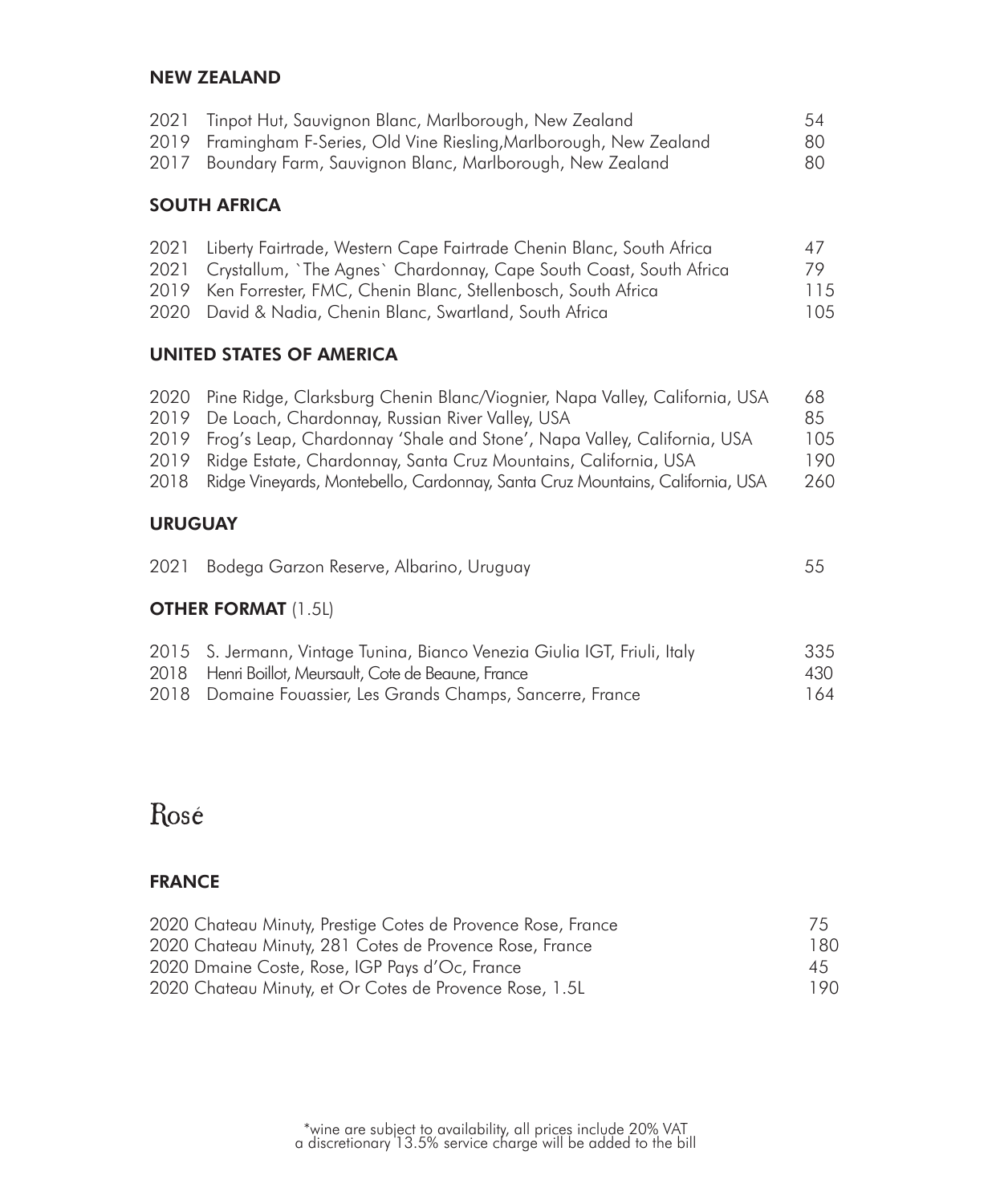### Red

### FRANCE

BORDEAUX

| 2013 | Chateau Capbern, Saint-Estephe, Bordeaux, France                                 | 135. |
|------|----------------------------------------------------------------------------------|------|
| 2009 | Chateau Ducru-Beaucaillou, 2eme Grand Cru Classé, Saint-Julien, Bordeaux, France | 750  |
| 2014 | Badine de la Patache, Pomerol, Bordeaux, France                                  | 115  |
| 2015 | Domaine des Plassons, Le Fregent Bordeaux Rouge, Bordeaux, France                | 65   |
| 2016 | Lalande de Gravet, Grand Cru, Saint-Emilion, France                              | 82   |
| 2018 | Chateau Montaiquillon, Montagne-Saint-Emilion, Bordeaux, France                  | 85   |
| 2012 | Chateau Langoa-Barton, Saint-Julien, Bordeaux, France                            | 250  |
| 2008 | Chateau Rauzan-Segla, Margaux, Boedeaux, France                                  | 385  |

### BURGUNDY

| 2020 | Mas La Chevaliere, Pinot Noir IGP Pays d'OC, France                             | 45   |
|------|---------------------------------------------------------------------------------|------|
| 2018 | Domaine Hubert Lamy, Chassagne Montrachet, La Goujonne W, Burgundy, France      | 148  |
| 2017 | Albert Bichot, Fixin, Cote Des Nuits, Burgundy, France                          | 94   |
| 2018 | Jean-Claude Boisset, Savigny-les-Beaune, Burgundy, France                       | 125. |
| 2016 | Domaine Mongeard-Mugneret, Nuits-Saint-Georges `Les Plateaux`, Burgundy, France | 240  |
| 2012 | Lucien Le Moine, Morgeot, 1er Cru, Chassagne Rouge, Burgundy, France            | 330  |
| 2009 | Domaine Faiveley, Clos de Corton, Grand Cru, Corton, Burgundy, France           | 685  |
|      |                                                                                 |      |

### RHÔNE

| 2009 | Chateau de Beaucastel, Chateauneuf-du-Pape, Southern Rhone, France | 270 |
|------|--------------------------------------------------------------------|-----|
| 2020 | Les Olivieres, Vignerons d'Estezargues, Rhone, France              | 50  |
| 2018 | Domaine des Bosquets, Gigondas Reserve, Southern Rhone, France     | 115 |

### SPAIN

| 2012 | Bodegas Valdemar, Conde de Valdemar, Reserva, Rioja     | 59  |
|------|---------------------------------------------------------|-----|
| 2020 | Familia Castano, Organic Monastrel, Murcia, Spain       | 35  |
| 2020 | Brezo, Bodegas Mengoba, Mencia Tinto, Bierzo, Spain     | 54  |
| 2018 | Orben, Rioja Alavesa, Rioja, Spain                      | 95  |
| 2019 | Pedro Olivares, Bobal, Utiel-Requena, Spain             | 65  |
| 2017 | Finca Villacreces, Tempranillo, Ribera del Duero, Spain | 105 |
| 2017 | Alion, Tempranillo, Ribera del Duero, Spain             | 230 |

### PORTUGAL

| 2019 | Casa Ferreirinha, `Vinha Grande` Douro Tinto, Douro, Portugal | 56 |
|------|---------------------------------------------------------------|----|
| 2019 | Grao Vasco, Dao Tinto, Portugal                               | 34 |
| 2017 | Quinta dos Carvalhais, Touriga Nacional, Dao, Portugal        | 84 |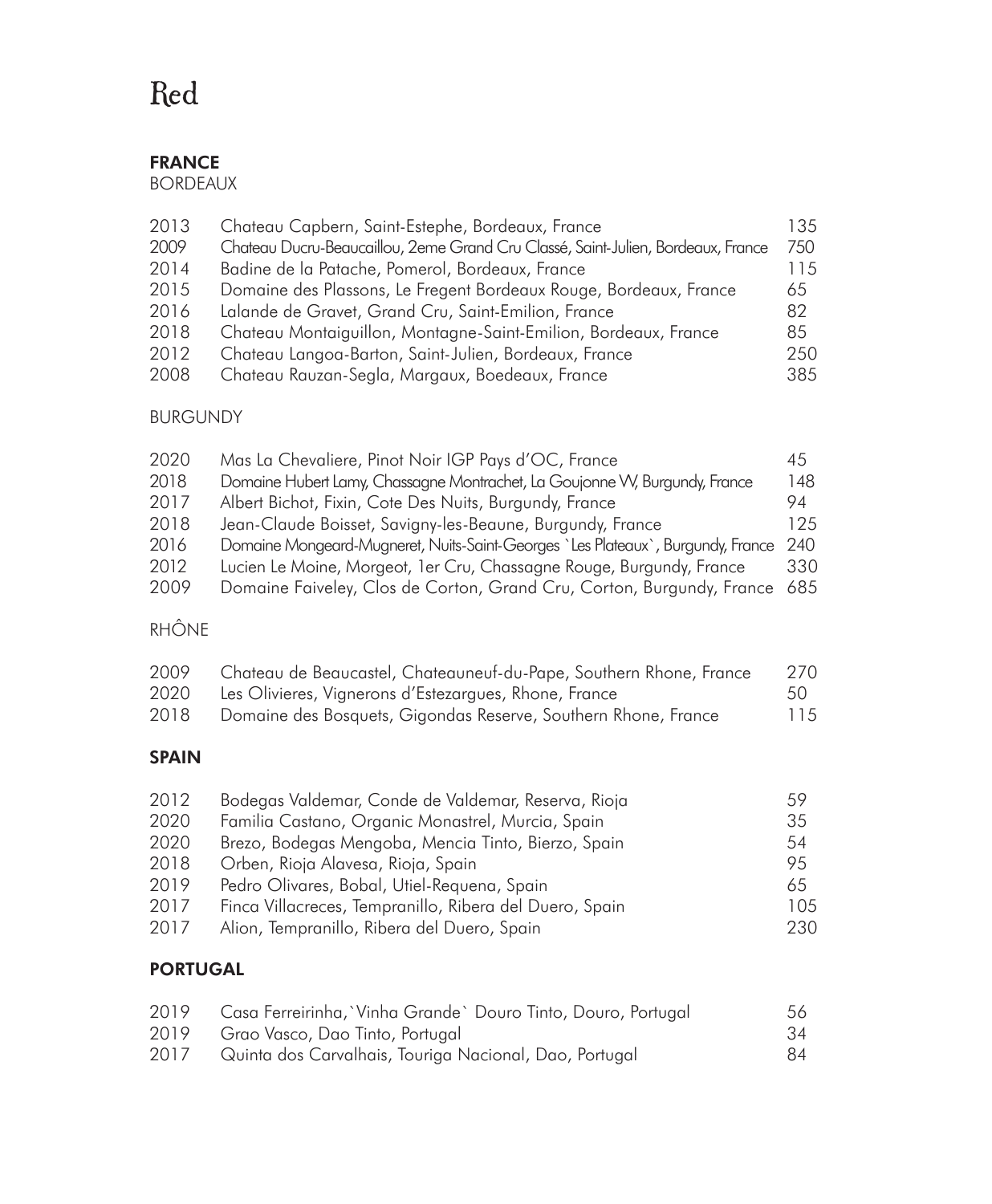### ITALY

| 2019 | Selvapiana, Chianti Rufina, Tuscany, Italy                        | 65  |
|------|-------------------------------------------------------------------|-----|
| 2014 | Ignaz Niedrist, Blauburgunder, Sudtirol-Alto Adige, Italy         | 95  |
| 2017 | Magister, Barbera D'Asti Superiore, Nizza, Piemonte, Italy        | 59  |
| 2012 | Luigi Oddero, Barolo D.O.C.G, Piedmont, Italy                     | 115 |
| 2001 | Pelissero, Barbaresco Vanotu, Piedmont, Italy                     | 230 |
| 2020 | Corte Giara, Valpolicella, Veneto, Italy                          | 54  |
| 2020 | Feudo Arancio, Nero D'avola, Sicilia Igt, Sicily                  | 40  |
| 2014 | Antinori, Guado Al Tasso, Bolgheri, Tuscany, Italy                | 380 |
| 2011 | Col D'orcia, Brunello Di Montalcino Nastagio, Tuscany, Italy      | 190 |
| 2017 | Domini Veneti, Amarone Classico, Veneto, Italy                    | 120 |
| 2017 | La Valentina, Spelt Montepulciano d'Abruzzo, Abruzzo, Italy       | 96  |
| 1995 | Rocche Dei Mazoni, Barolo Cappella Santo Stefano, Piedmont, Italy | 260 |
| 2018 | Guado Al Melo, Bolgheri Rosso Rute, Tuscany, Italy                | 90  |
| 2019 | Generazione Alessandro, Etna Rosso Croceferro, Sicily, Italy      | 90  |

### UNITED STATES OF AMERICA

| 2018 | Lost Angel, Cabernet Sauvignon, California, USA                                   | 58  |
|------|-----------------------------------------------------------------------------------|-----|
| 2019 | De Loach, `Heritage Collection` Zinfandel, Sonoma County, California, USA         | 65  |
| 2018 | Sebastiani, Cabernet Sauvignon, Alexander Valley, California, USA                 | 125 |
| 2014 | Radio Coteau, Alberigi Vineyard, Pinot Noir, Russian RiverValley, California, USA | 230 |
| 2014 | Heitz Cellar, Cabernet Sauvignon, Martha's Vineyard, Napa Valley, California, USA | 900 |
| 2008 | Ridge Vineyards, Monte Bello, Santa Cruz Mountains, California, USA               | 980 |
| 2018 | Frog's Leap, Merlot, Napa Valley, California, USA                                 | 115 |
| 2019 | Ridge Vineyards Geyserville, Zinfandel-Carignane, Alexander Valley, USA           | 180 |
| 2014 | Di Costanzo, Cabernet Sauvignon, Farella Vineyard, Napa Valley, California, USA   | 360 |
|      |                                                                                   |     |

### ARGENTINA

| Kaiken 'Obertura' Cabernet Franc, Uco Valley, Mendoza, Argentina<br>80    |
|---------------------------------------------------------------------------|
| 95                                                                        |
| Bodega Norton, Cabernet Sauvignon Reserva, Lujan De Cuyo, Argentina<br>60 |
| 54                                                                        |
|                                                                           |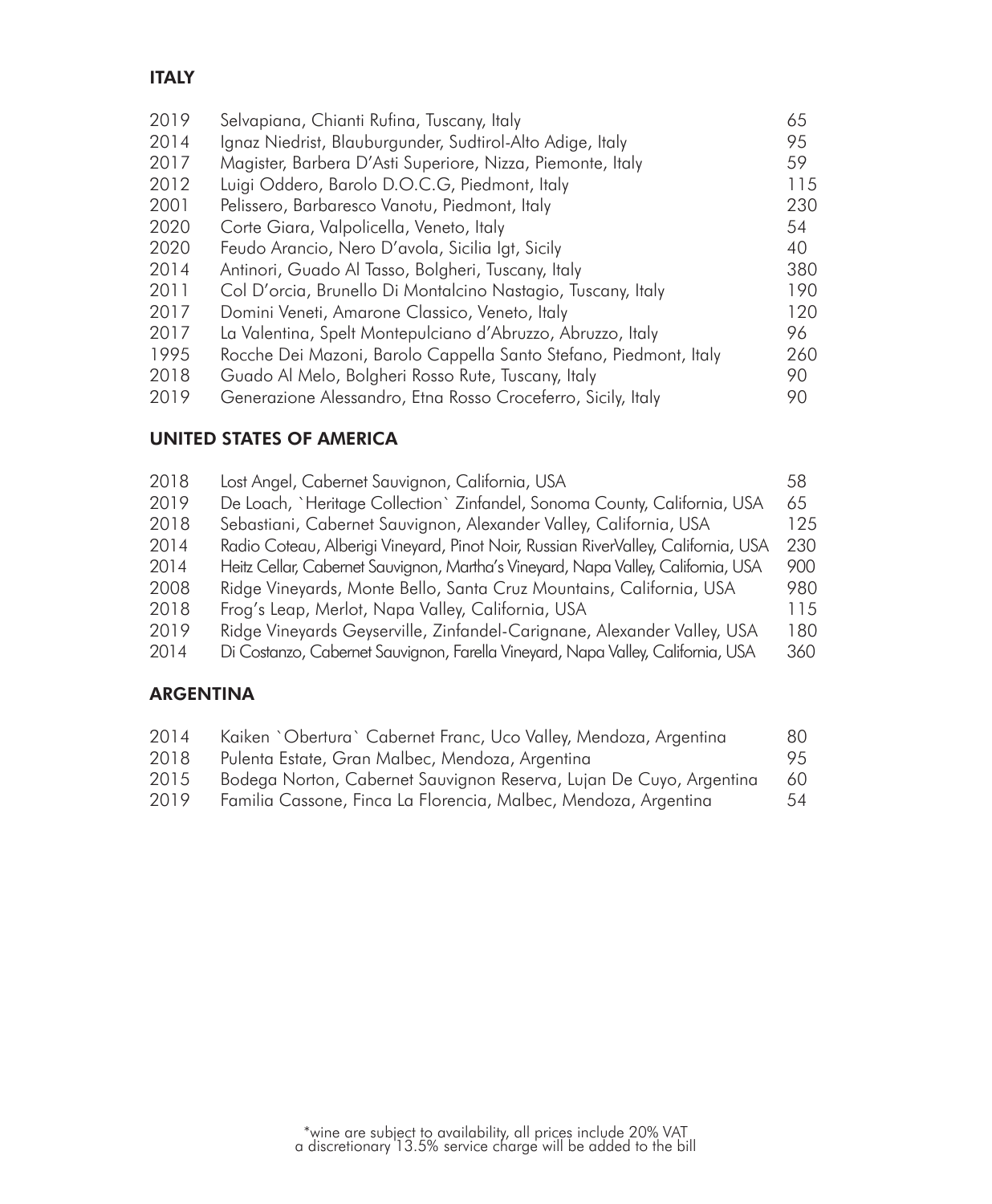### **CHILE**

| 2019 | Outer Limits by Montes, `Wild Slopes` Apalta, Colchagua Valley, Chile | 80 |
|------|-----------------------------------------------------------------------|----|
| 2016 | Clos des Fous `Cauquenina` Itata Valley, Itata Valley, Chile          | 64 |

### SOUTH AFRICA

| 2015 | Ken Forrester, Syrah, Grenache, Mourvedre, The Gypsy, Western Cape, South Africa | 115 |
|------|----------------------------------------------------------------------------------|-----|
| 2018 | Fairview, Shiraz, Paarl, Coastal Region, South Africa                            | 75  |
| 2019 | Spice Route, Swartland Mourvedre, Swartland, Coastal Region, South Africa        | 58  |
| 2016 | Elgin Vintners, Merlot, Elgin, South Africa                                      | 72  |
| 2018 | Thelema, Cabernet Sauvignon, Western Cape                                        | 87  |
| 2020 | Wolf & Woman, Pinotage, Swartland, South Africa                                  | 80  |

### AUSTRALIA

| 2017 | Three Lions, Great SoutherN, Great Southern, Western Australia      | 60 |
|------|---------------------------------------------------------------------|----|
| 2020 | Truffle Hound Barbera/Nebbiolo, Unico Zelo, Clare Valley, Australia | 70 |
| 2020 | Henschke, Henry's Seven, Barossa, Australia                         | 80 |

### NEW ZEALAND

| 2019 | Akarua, Pinot Noir, `Bannockburn` Central Otago, New Zealand | 97  |
|------|--------------------------------------------------------------|-----|
| 2017 | Blank Canvas, `Element` Hawkes Bay Syrah, New Zealand        | 105 |

### **OTHER FORMAT (1.5L)**

| 2009 | Ridge Vineyards, Monte Bello, Santa Cruz Mountains, California, USA | 1200 |
|------|---------------------------------------------------------------------|------|
| 2020 | Château St. Cosme, Cotes Du Rhône, France                           | 115  |
| 2015 | Izadi, Rioja Reserva, Spain                                         | 125  |
| 2015 | Chateau Larose Perganson, Haut-Medoc, Bordeaux, France              | 160  |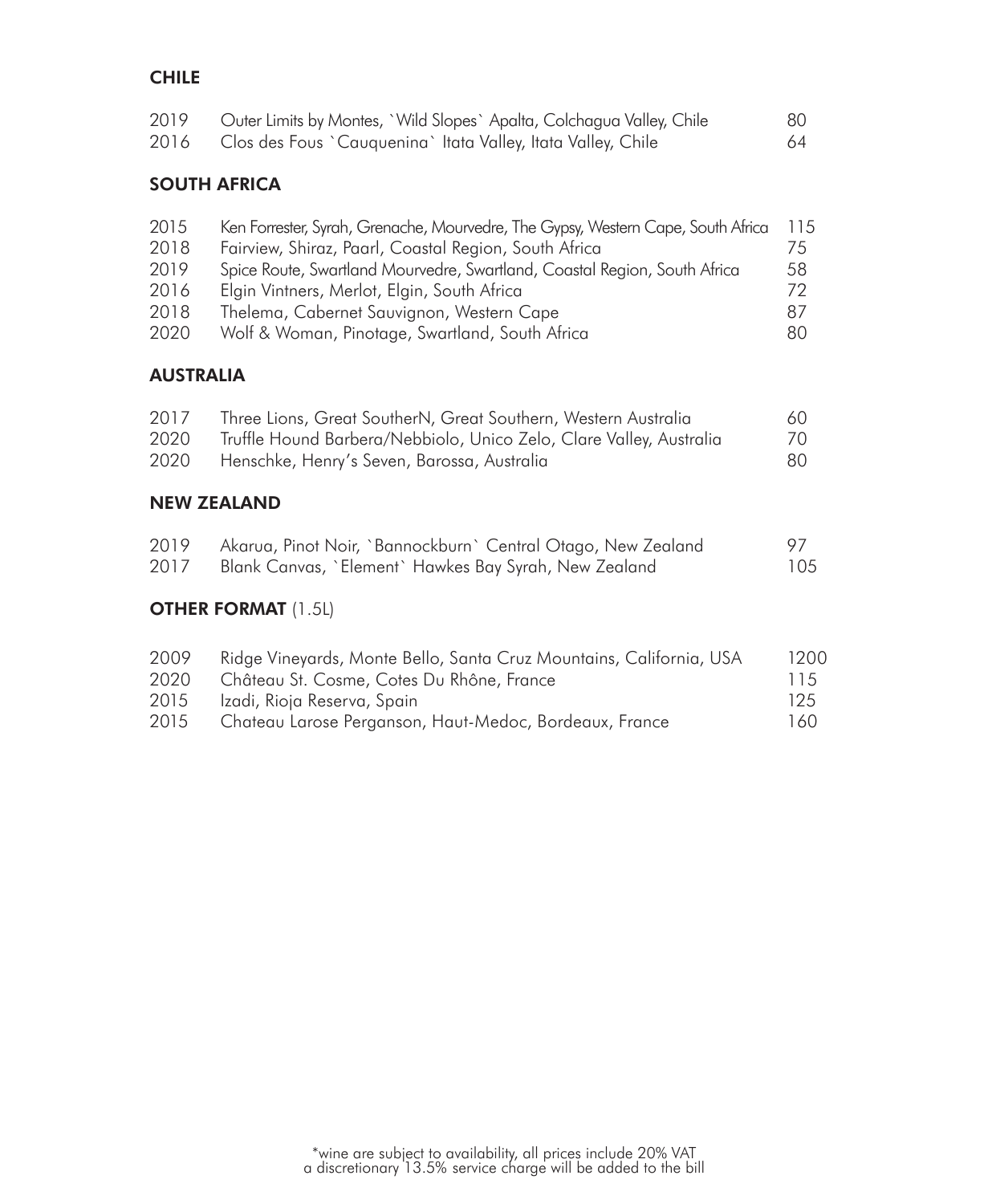### Sweet

### FRANCE

| 2016                         | Chateau Delmond, Sauternes, Bordeaux, France                                                                                                                                                                                                                         | 98                   |  |
|------------------------------|----------------------------------------------------------------------------------------------------------------------------------------------------------------------------------------------------------------------------------------------------------------------|----------------------|--|
| <b>HUNGARY</b>               |                                                                                                                                                                                                                                                                      |                      |  |
| 2018                         | Dobogo, 'Mylitta' Tokaj Noble Late Harvest, Tokaji, Hungary (375ml)                                                                                                                                                                                                  | 58                   |  |
| <b>ITALY</b>                 |                                                                                                                                                                                                                                                                      |                      |  |
| 2015<br>2020<br>2008<br>2019 | Nicolis, Recioto della Valpolicella Classico, Veneto, Italy (500ml)<br>G.D Vajra, Moscato d'Asti, Piedmont, Italy<br>Suavia, Recioto di Soave, Acinatium, Garganega appassita, Veneto, Italy (375ml)<br>Corte Giara, Recioto della Valpolicella, Veneto, Italy (500) | 85<br>40<br>78<br>95 |  |
| <b>SOUTH AFRICA</b>          |                                                                                                                                                                                                                                                                      |                      |  |
| <b>NV</b><br>2012            | De Trafford, Chenin Blanc, Straw Wine, Stellenbosch (375ml)<br>Fairview, `La Beryl Blanc` Paarl Chenin Blanc/Muscat, Paarl, South Africa (500)                                                                                                                       | 79.<br>80            |  |

### Fortified

### PORTUGAL

|      | Offley, 10-Year-Old Tawny Port, Douro, Portugal                 | 69 |
|------|-----------------------------------------------------------------|----|
| 2015 | Sandeman, Unfiltered Late Bottled Vintage Port, Douro, Portugal | 70 |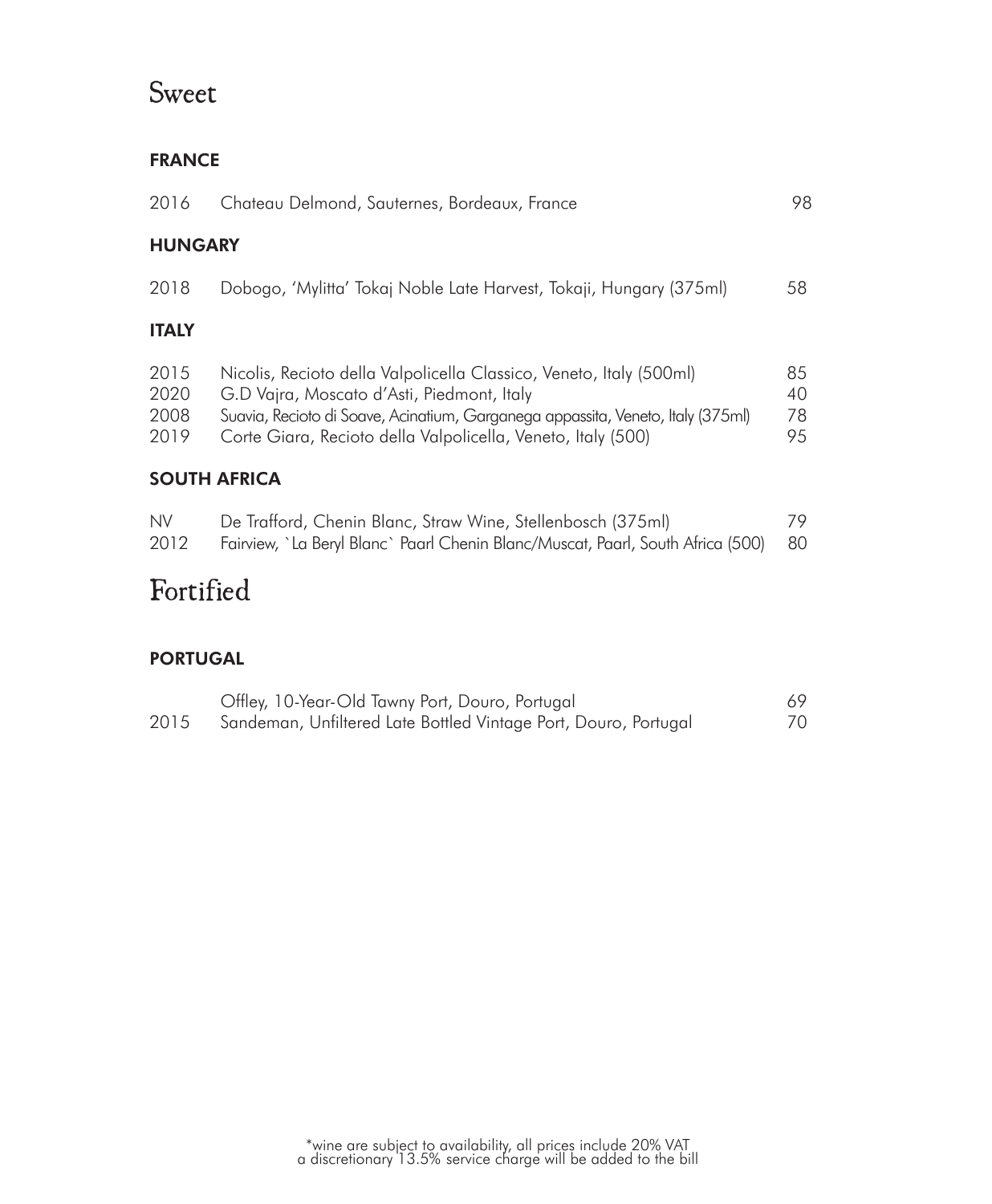### Spirits

### JUNIPER SPIRITS

| Beefeater 24, U.K.               | 11   |
|----------------------------------|------|
| Blackwood's 60%, U.K.            | 12   |
| Blackwood's Vintage Dry, U.K.    | 10   |
| <b>Bols Genever, Netherlands</b> | 11   |
| Bombay Dry, U.K.                 | 11   |
| Bombay Bramble, U.K              | 12   |
| Bombay Sapphire, U.K.            | 10   |
| Brockman's, U.K.                 | 12   |
| Caorunn, U.K.                    | 12   |
| Chase Elegant, U.K.              | 12   |
| Seville Orange, U.K.             | 12   |
| Daffy's, U.K.                    | 13   |
| Elephant, Germany                | 11   |
| Fifty Pounds, U.K.               | 12   |
| Fords, U.K.                      | 12   |
| G'Vine Floraison, France         | 12   |
| G'Vine Nouraison, France         | 12   |
| Gin Mare, Spain                  | 14   |
| Hendrick's, U.K.                 | 11   |
| Hayman's, U.K.                   | 12   |
| Hayman's Old Tom, U.K.           | 12   |
| Hendrick's Orbium, U.K.          | 14   |
| Hoxton, U.K.                     | 11.5 |
| Jensen's Old Tom, U.K.           | 11   |
| Martin Miller's Reformed, U.K.   | 11   |
| Monkey 47, Germany               | 19.5 |
| No. 3, U.K.                      | 12.5 |
| Oxley, U.K.                      | 16.5 |
| Plymouth Navy, U.K.              | 11   |
| Portobello Road, U.K             | 17.5 |
| Sacred, U.K                      | 13   |
| Sipsmith, U.K.                   | 12.5 |
| Sipsmith Sloe, U.K.              | 14   |
| Sipsmith VJOP, U.K.              | 16.5 |
| Star of Bombay, U.K.             | 13   |
| Tanqueray, U.K                   | 10   |
| Tanqueray No. 10, U.K.           | 12.5 |
| The Botanist, U.K.               | 13   |
| Wolf's Nose, U.K.                | 12   |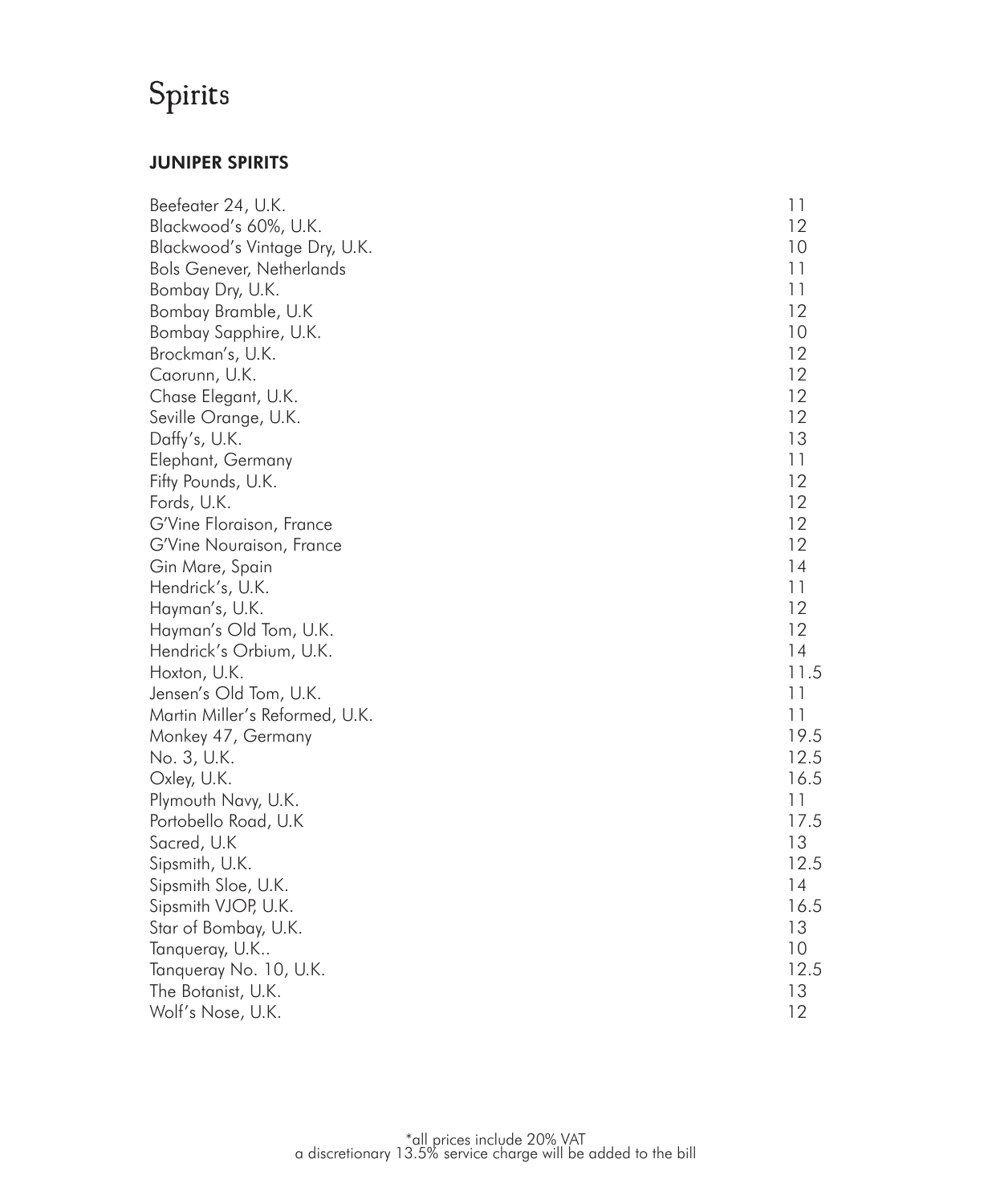### AGAVE SPIRITS

| Arette, Mexico                                        | 12   |
|-------------------------------------------------------|------|
| Arette Suave Blanco, Mexico                           | 16.5 |
| Don Julio Añejo, Mexico                               | 16   |
| Don Julio Reposado, Mexico                            | 15   |
| Don Julio 1942, Mexico                                | 35   |
| Illegal Reposado Mezcal Mexico                        | 14   |
| Patron Silver, Mexico                                 | 15.5 |
| Patron Reposado, Mexico                               | 16.5 |
| Patron Añejo, Mexico                                  | 17   |
| Jose Cuervo Reserva de la Familia Platino, Mexico     | 16.5 |
| Jose Cuervo Reserva de la Familia Extra Añejo, Mexico | 25   |
| Ocho Single Estate Extra Añejo, Mexico                | 28   |
| Tapatio Excelencia Extra Añejo, Mexico                | 39   |

### CANE SPIRITS

| Appleton Estate Rare Blend 12 YO, Jamaica        | 13   |
|--------------------------------------------------|------|
| Appleton Estate Signature Blend, Jamaica         | 10   |
| Bacardi Carta Negra, Puerto Rico                 | 11   |
| Bacardi Carta Blanca, Puerto Rico                | 10   |
| Bacardi Cuatro, Puerto Rico                      | 11.5 |
| Bacardi Oro, Puerto Rico                         | 11   |
| Bacardi Heritage 44.5%, Puerto Rico              | 15   |
| Bacardi 8 YO, Puerto Rico                        | 12   |
| Bacardi Reserva Limitada, Puerto Rico            | 35   |
| Banks 5 Island                                   | 12   |
| Banks 7 Golden Age                               | 17   |
| Cana Brava, Panama                               | 11   |
| Diplomatico Ambassador, Venezuela                | 55   |
| Diplomatico Reserva Exclusiva, Venezuela         | 13   |
| El Dorado 12 YO, Guyana                          | 13.5 |
| El Dorado 15 YO, Guyana                          | 15.5 |
| Gosling's Black Seal, Puerto Rico                | 11   |
| Leblon Cachaça, Brazil                           | 12.5 |
| Mount Gay 1703, Barbados                         | 35   |
| Mount Gay XO, Barbados                           | 13   |
| Mount Gay Eclipse, Barbados                      | 11   |
| Plantation Stiggin's Fancy Pineapple, Barbados   | 17   |
| Pussers British Navy Rum, British Virgin Islands | 11.5 |
| Ron Zacapa XO, Guatemala                         | 25   |
| Ron Zacapa Centenario 23 YO, Guatemala           | 15.5 |
| Rum Java Cinna'Mon Bay, USA                      | 11   |
| Sailor Jerry, Virgin Island                      | 10   |
| Velho Berreiro Cachaça, Brazil                   | 10   |
| Wray & Nephew, Jamaica                           | 11   |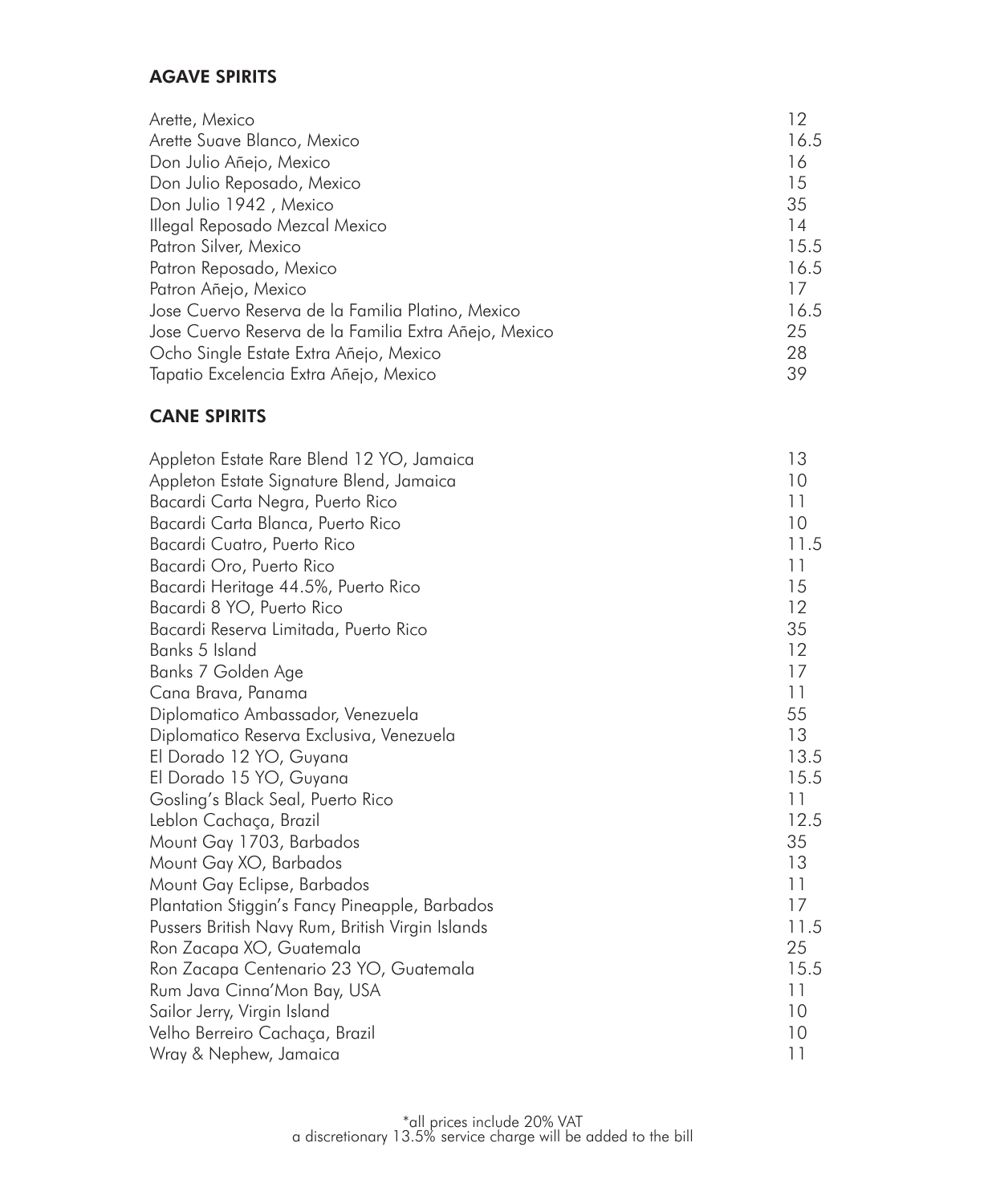### EAU-DE-VIE & APERITIF

| Framboise Sauvage, France        | 14.5 |
|----------------------------------|------|
| Kamm & Sons, U.K.                | 9.5  |
| Kirsch, France                   | 14.5 |
| Martini Rosso, Italy             | 9.5  |
| Martini Bianco, Italy            | 9.5  |
| Martini Gran Lusso, Italy        | 9.5  |
| Martini Dry, Italy               | 9.5  |
| Martini Riserva Speciale Ambrato | 9.5  |
| Martini Riserva Speciale Rubinox | 9.5  |
| Noilly Prat Ambre, France        | 9.5  |

### AFTER DINNER

| Ancho Reyes, Mexico              | 15   |
|----------------------------------|------|
| Ancho Reyes Verde, Mexico        | 15   |
| Averna (amaro), Italy            | 9.5  |
| Baileys, Ireland                 | 9.5  |
| Bénédictine, France              | 10   |
| Chambord, France                 | 9.5  |
| Chartreuse Green, France         | 12.5 |
| Chartreuse Yellow, France        | 11.5 |
| Disaronno Amaretto, Italy        | 9.5  |
| Drambuie, Scotland               | 11   |
| Fernet-Branca, Italy             | 10   |
| Galliano L'Autentico, Italy      | 11   |
| Galliano Ristretto, Italy        | 10   |
| Luxardo Limoncello, Italy        | 9.5  |
| Mandarine Napoléon XO, Belgium   | 41   |
| Rum Java Espresso Rum Cream, USA | 10.5 |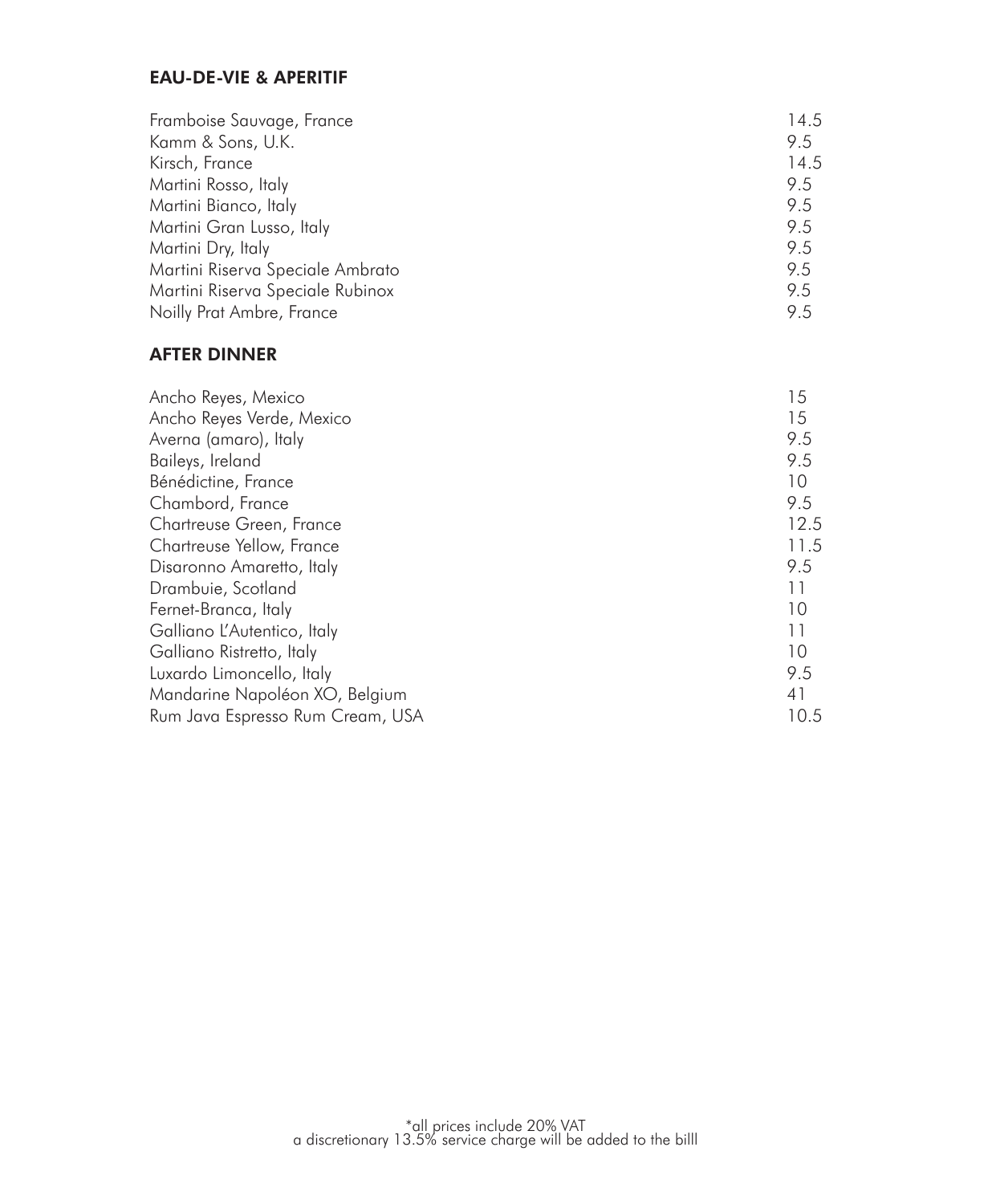### VODKA

| Aylesbury Duck, Canada            | 11   |
|-----------------------------------|------|
| Belvedere, Poland                 | 12.5 |
| Black Cow, U.K.                   | 11   |
| Cîroc, France                     | 11.5 |
| Chase, U.K.                       | 12.5 |
| Chase Marmalade, U.K.             | 13   |
| Chase Rhubarb, UK                 | 14   |
| Finlandia, Finland                | 11   |
| Grey Goose, France                | 12.5 |
| Grey Goose VX, France             | 35   |
| Grey Goose Le Citron, France      | 12.5 |
| Grey Goose La Poire, France       | 12.5 |
| Grey Goose L'Orange, France       | 12.5 |
| Grey Goose La Vanille, France     | 12.5 |
| Reyka, Iceland                    | 12.5 |
| Russian Standard Original, Russia | 10   |
| Russian Standard Gold, Russia     | 11   |
| Sipsmith, U.K.                    | 12   |
| Snow Queen, Kazakhstan            | 12   |

### WHISKEY & WHISKY, U.K.

| Aberfeldy 12 YO, Highland                 | 14   |
|-------------------------------------------|------|
| Ardbeg 10 YO, Islay                       | 14   |
| Auchentoshan 12 YO, Lowlands              | 11.5 |
| Balvenie 12 YO Doublewood, Speyside       | 13   |
| Balvenie 14 YO Caribbean Cask, Speyside   | 15.5 |
| Balvenie 17 YO Double Wood, Speyside      | 24   |
| Balvenie 21 YO Port Wood Finish, Speyside | 44   |
| Glenfiddich 21 YO, Speyside               | 34   |
| Glenfiddich 26 YO, Excellence, Speyside   | 95   |
| Glenmorangie 10 YO, Highland              | 13   |
| Glenmorangie 18 YO, Highland              | 25   |
| Glenfiddich Project XX, Speyside          | 14   |
| Glenfiddich IPA, Speyside                 | 14   |
| Haig Club (single grain), Scotland        | 17   |
| Highland Park 12 YO, Kirkwall             | 11.5 |
| Johnnie Walker Black (blend), Scotland    | 11   |
| Johnnie Walker Blue (blend), Scotland     | 40   |
| Johnnie Walker Platinum 18 YO, Scotland   | 40   |
| Lagavulin 16 YO, Islay                    | 16.5 |
| Macallan 12 YO, Highland                  | 20   |
| Macallan Rare Cask, Highland              | 45.5 |
| Monkey Shoulder (vatted), Highland        | 11   |
| Oban 14 YO, Highland                      | 13   |
| Penderyn Legend, Wales                    | 13   |
| Springbank 15 YO, Campbeltown             | 18   |
| Talisker 10 YO, Scotland                  | 12.5 |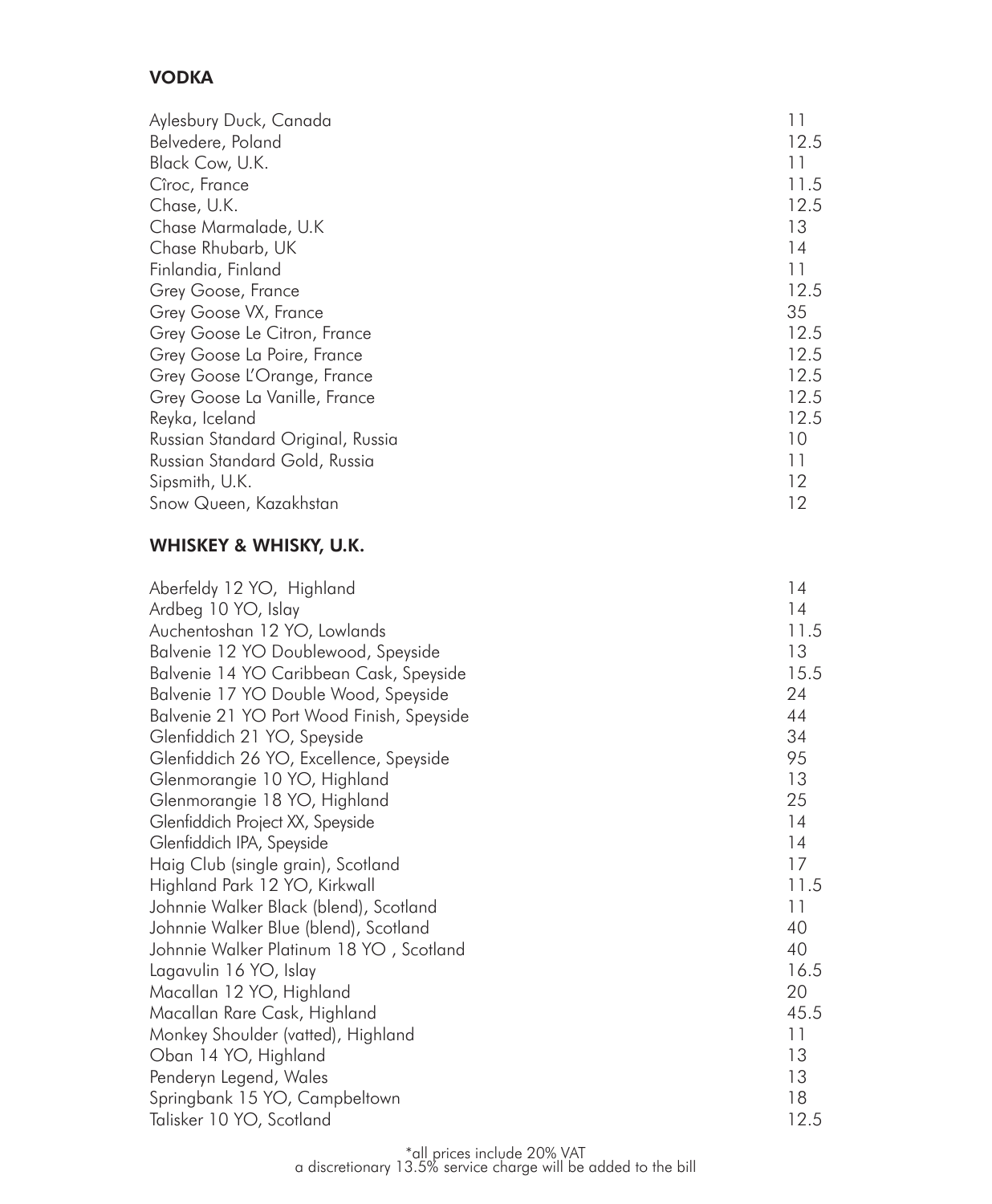### WHISKEY & WHISKY, REST OF WORLD

| Blanton's Orial (bourbon)                    | 17   |
|----------------------------------------------|------|
| Bulleit '95' (rye)                           | 12   |
| Eagle Rare (bourbon)                         | 14   |
| Four Roses Single Barrel (bourbon            | 13   |
| Four Roses Small Batch (bourbon)             | 11   |
| Hibiki Harmony, Japan                        | 16.5 |
| Hudson Baby (bourbon)                        | 26   |
| Hudson Manhattan (rye)                       | 26   |
| Jack Daniel's Old No. 7, USA - Tennessee     | 10   |
| Jack Daniel's Single Barrel, USA - Tennessee | 15.5 |
| Jameson, Ireland                             | 10   |
| Kavalan Single Malt, Taiwan                  | 22   |
| Maker's 46, (bourbon)                        | 18   |
| Nikka from the barrel, Japan                 | 14   |
| Redbreast 15 YO, Ireland                     | 23.5 |
| Rittenhouse 100 (rye)                        | 11.5 |
| Suntory Hakushu 12 YO, Japan                 | 30   |
| Suntory Hakushu Distiller's Reserve, Japan   | 18   |
| Wild Turkey 101 (bourbon)                    | 11   |
| Woodford Double Oak (bourbon)                | 19   |
| Woodford Reserve (bourbon)                   | 11   |
| Woodford Rye                                 | 16   |
| Yamazaki Distillers Reserve, Japan           | 14   |

### BRANDIES

| Baron de Sigognac 20 YO (armagnac), France   | 21.5 |
|----------------------------------------------|------|
| Baron de Sigognac VSOP (armagnac), France    | 11   |
| Barsol Quebranta (pisco), Peru               | 10   |
| Camut 6 YO (calvados), France                | 20   |
| Clos Martin Folle Blanche (armagnac), France | 17   |
| Courvoisier XO (cognac), France              | 35   |
| Hennessy Paradis (cognac), France            | 230  |
| Hennessy XO (cognac), France                 | 42   |
| Nardini Bianco (grappa), Italy               | 11.5 |
| Pierre Ferrand Ambre (cognac), France        | 10.5 |